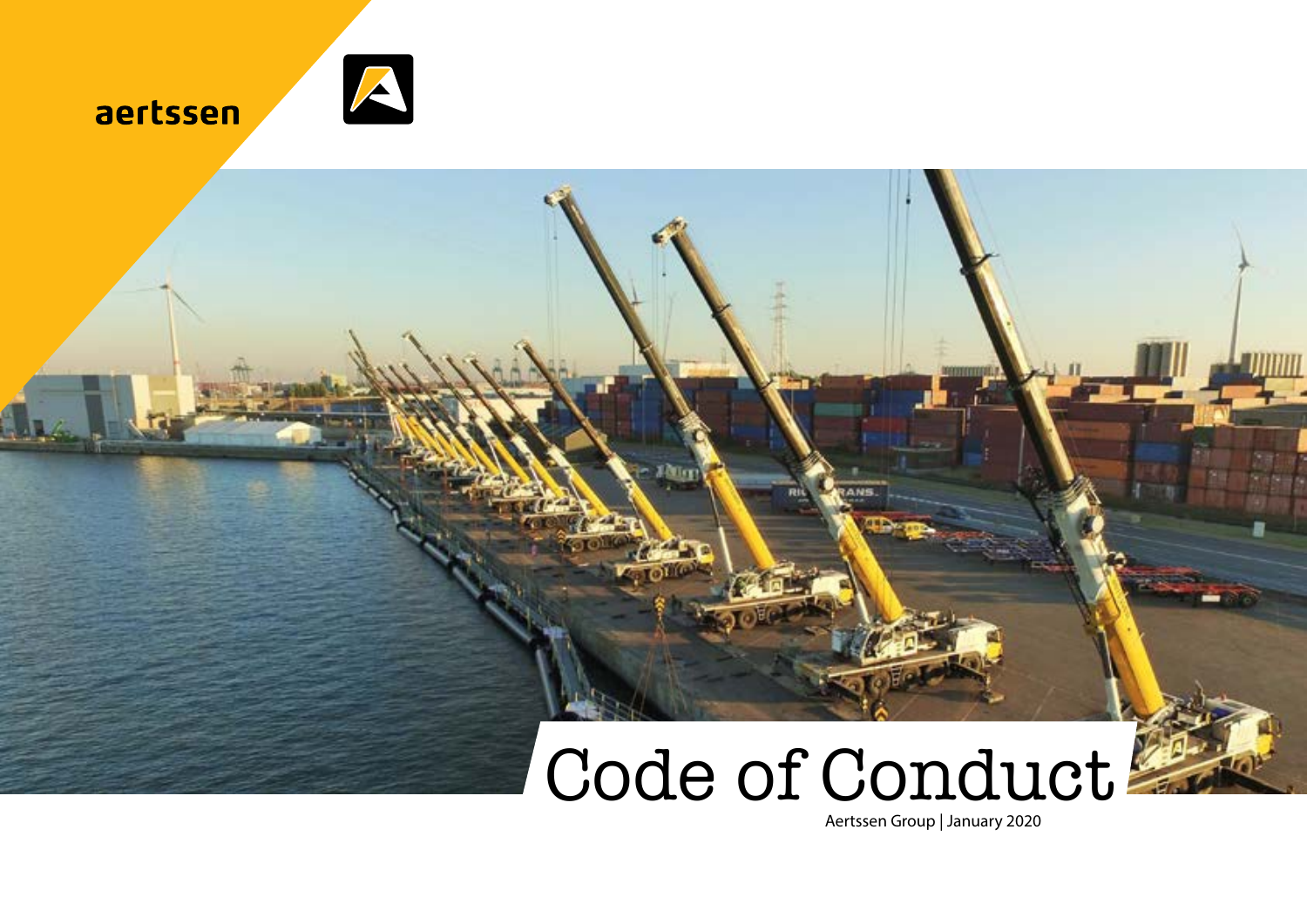

#### **Aertssen**

Whatever changes may be going on in the world around us, one thing will always remain the same: Aertssen's commitment to maintaining the highest standards of business ethics and integrity. Our reputation is one of our most valuable assets. And like any asset, we must develop it and protect it.

We are involved in activities that are crucial to modern society. We aim to create long-term value for Aertssen itself, as well as our stakeholders and everyone who benefits from the projects we are involved in. But it's not just what we do that's important. It's how we do it.

As an Aertssen employee, stakeholder, supplier or representative body, you are required to follow our code of conduct, at all times, no matter where you are. You will also need to make sure these binding rules are implemented and observed throughout your own supply chains. By doing so, you are assured of acting ethically and with integrity. This is because the code of conduct establishes an ethical framework for all of us to base our decisions on. It underpins everything we do. It represents our values and beliefs by

addressing human rights, labor standards, environmental protection and anti-corruption initiatives.

#### **Corporate responsibilities**

By meeting our responsibilities, we ensure the viability, cost-effectiveness and sustainability of basic infrastructure, support the competitiveness of our customers and safeguard quality of life. How do we fulfil all these responsibilities? The Aertssen Code of Conduct serves as a framework that ensures we implement sustainable business practices. It encourages more efficient use of resources, long-term environmental and social compatibility, and enhanced security. It ensures we treat our suppliers fairly, act legally, work to fight against corruption and prize environmental friendliness in everything we do. It establishes the principles that make Aertssen the company it is.

#### **Third parties**

Aertssen works with third parties: governmental and nongovernmental individuals, companies, organizations and other entities that are not employed, owned or controlled

### **Introduction**

by Aertssen in any way. They may provide services or engage in business activities, on behalf of Aertssen, work alongside Aertssen or be sub-contracted to assist Aertssen. As such, they could be considered to represent Aertssen or the Aertssen name. Over the course of our business processes and relationship, Aertssen will regularly monitor third parties to prevent any misconduct and to ensure the provisions of the Code of Conduct are always met.

If you do not understand the principles contained within the Aertssen Code of Conduct, or are not sure how to apply them, please consult HR; they will be happy to help you in any way. Full compliance with the Aertssen Code of Conduct is essential. I ask each of you to make a personal commitment to abide by it.

> **Greg Aertssen** CEO Aertssen Group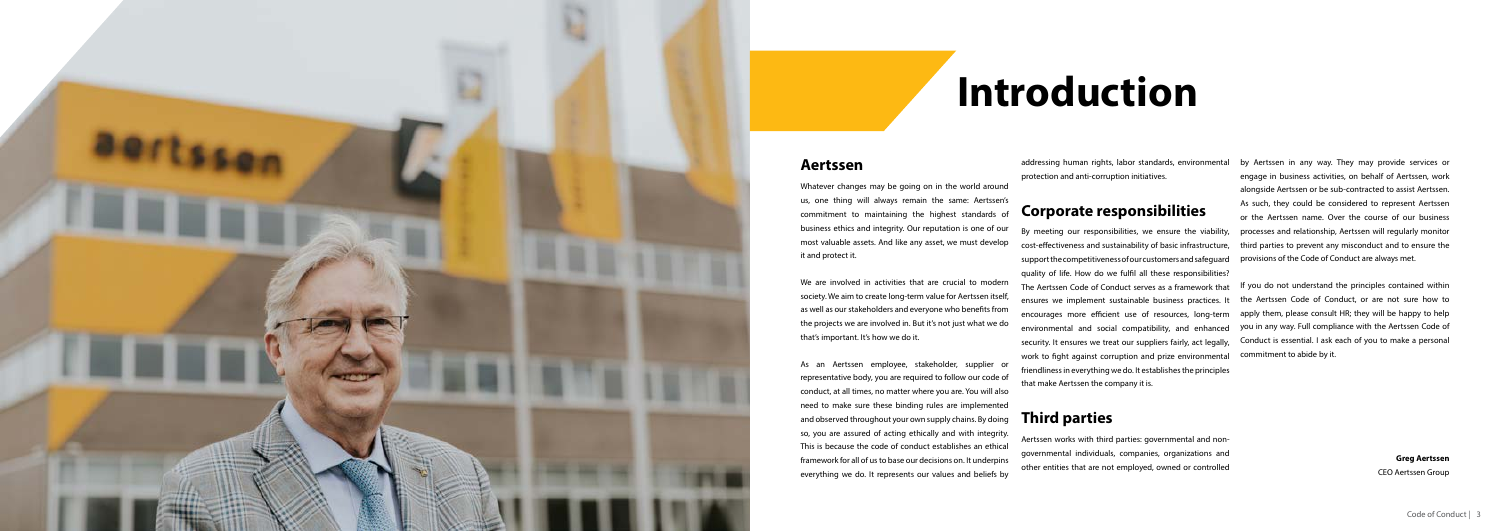### **Our shared values**



Aertssen is active in several markets. Our success results from the way our teams work together to offer the best value to our customers and partners. As an international organization, it is essential that we adhere to the same views and practices in every area. Our views are an important part of the Aertssen culture, reflected in our business values and the core competences holders, suppliers and representatives

The Aertssen Code of Conduct serves as an ethical framework. For this reason, it is important to understand what our values and objectives are at Aertssen.





诗

Turning a threat into an opportunity is part of the roots of our company. We cannot survive if we don't know how to adapt to changing market circumstances. Today, more than ever, we hold on to this creed. We wish to be flexible and agile, so we can fully meet the demands of our customers. To this end, we take reasonable and well-considered risks and adjust ourselves continuously to changing circumstances. When taking decisions, our focus is on the long-term and on anticipating the future.

### **Entrepreneurship**

All our employees are encouraged to take initiative to continually improve our services. A strong work ethic is crucial for the growth of our company. Any suggestions with respect to innovation are welcome. We aim at a creative company environment with scope for personal growth. Together we make a team of entrepreneurs, driven by the desire to be successful, always and everywhere. We all stand together. We maintain our responsibilities when delegating work and we encourage initiative and debate, showing respect for everyone's contribution. Work ethics and entrepreneurship are in our DNA: everything is possible as long as you work hard and skilfully, invest in people in a well-considered manner and embrace technology to the full.



### **Reliability**

Respect is the keystone of our family business. We honour our agreements and are honest, honourable, and tolerant. We are communicative about our responsibilities and are always willing to take up our responsibility and to account for our actions whenever necessary. Trustworthiness: that's what it's about as well. We want to go to great lengths for our customers to achieve this. No excavation work is too difficult, no hoisting too heavy, no transport impossible. The customer can count on us. We do what we say and say what we do.

### **Transparency**

We want to be a company with a world view and an open culture, where all employees are welcome and where we listen to one another with respect. Every day again. We strive for this in a transparent company environment, where all employees get the opportunity for further personal development. An environment where a positive attitude is crucial and where attention is paid to a healthy work-life balance with room for fun and pleasure. We are one family, one team. We are ready to help each other, under all circumstances. We want to be open and transparent in our business conduct towards our stakeholders as well. The family nature of our group is embedded in each department of our organization.

#### **Solution driven**

We attach great importance to thinking along with our customers. Each and every day. We present our customers with solutions so as to unburden them as best as we can. More than ever we focus on innovation to ensure the relevance of our company in the future. In these volatile, uncertain, complex, and ambiguous times we are convinced of the necessity to integrate innovation in the widest sense into our corporate culture. For the innovators of today are the winners of tomorrow.



We all share the same passion for our work, for our group and all of our stakeholders. We are passionate about offering the best service to our customers. We are solution driven, 24/7, and we unburden our customers maximally with our modern state of the art machinery, which is maintained in the best conditions. We draw our energy from innovation, our state of the art machinery and our conviction to perform better every day. Every day we question the status quo, and less than perfection isn't good enough.

But we never compromise where safety is concerned. For all our employees are expected to come home after work unscathed. That is why we permanently question ourselves, why we think about the rationale of processes and discuss alternatives. Our ultimate goal: to excel in everything we do. We want to be the best organization and the number one in each market we operate in, both at home and abroad.



#### **Ecological**

Creating added value is the reason of our entrepreneurship. Durable entrepreneurship for a durable growth. Always with respect for mankind and environment. We make an effort to achieve this as best as we can. To accomplish more with less means. And as such, reduce our CO2 footprint each year. That's what we strive for. It is why each proposition with regard to environmental friendly entrepreneurship is encouraged and considered for implementation. Our modern state of the art machinery is sacred to us and produces only a minimal emission of carbon dioxide. An annual objective energy scan encourages us to do better every year.



Together we are strong, not only within our organization. Each day we are looking for new, durable partnerships to broaden and deepen our strength. But we adhere to the no nonsense attitude that characterizes us. Our customers are our first priority and we wish to think along with them as a team in order to realize their projects. We also maintain our existing network where privileged customers are being kept up-to-date, through short messages and always with respect, of our company's situation. For the network is always the winner.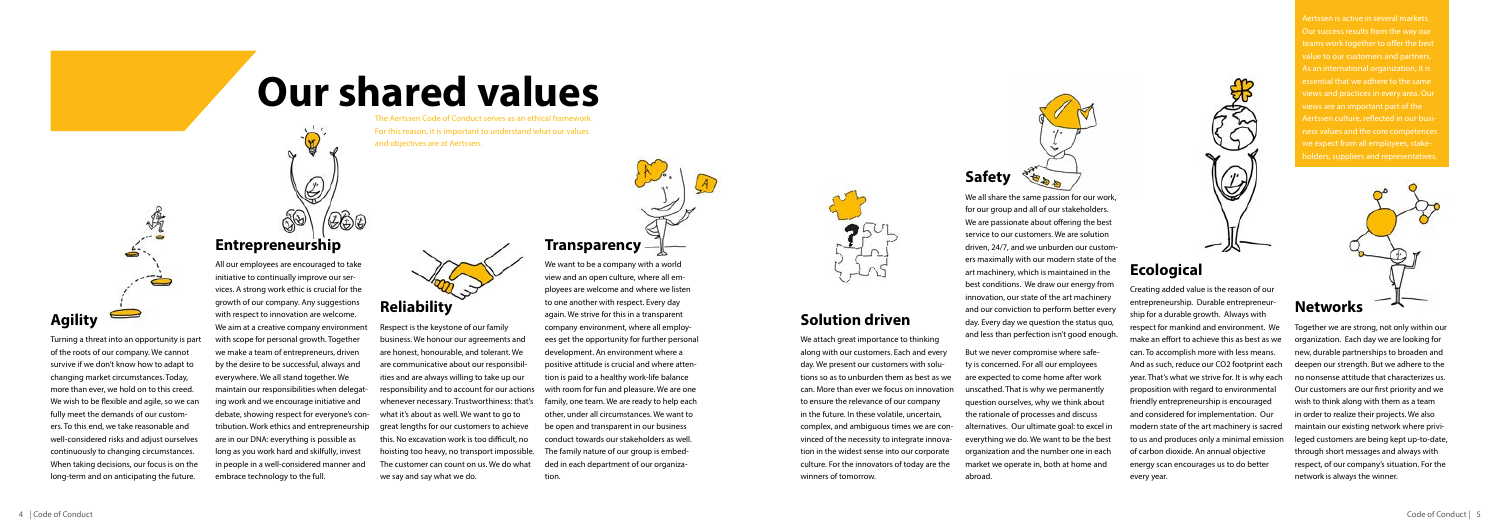

Aertssen believes in fundamental employment rights. We base our own requirements on principles established by global declarations and international commitments. As an employee, stakeholder, supplier or representative of Aertssen, we expect you not only to benefit from these promotions, as well as the choice of suppliers, customers rights, but to ensure you engender and champion them in and other stakeholders, you are expected to employ the language and physical contact. your own actions, at your own company and throughout same approach. your supply chain.

We believe in the concepts of equal opportunity at all times. For example, we do not allow discrimination on the basis of race, skin color, gender, age or religious beliefs. As Aertssen takes this approach towards recruitment and

> Aertssen does not use forced labor. All employees are paid fairly and in line with legal minimum wage rates and restrictions on working hours.

# **Working together**

We make sure the personal dignity, privacy and rights of every individual are respected in our company and the work environment is built on mutual trust and respect. We prohibit any behavior that may be interpreted as sexual, coercive, threatening or exploitative. This includes gestures,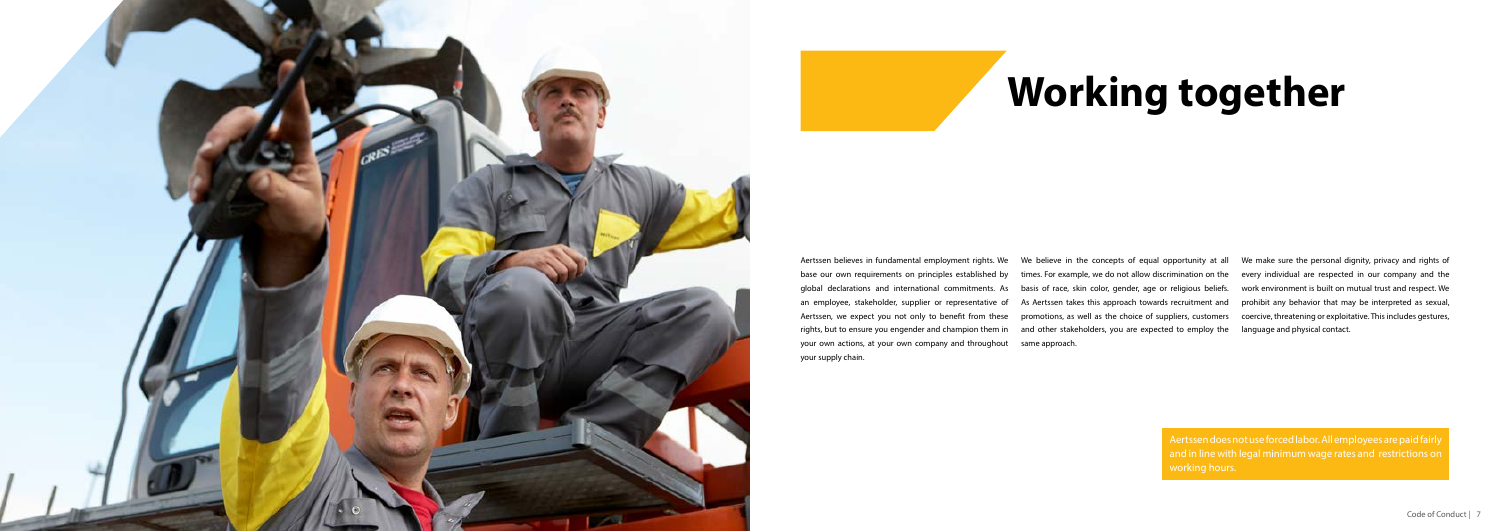#### **Public officials**

Aertssen frequently interacts with public officials; it's a necessity due to the nature of our business activities. Aertssen employees, stakeholders, suppliers, representatives and other third parties working with Aertssen are required to know and strictly adhere to local laws, regulations and guidelines when interacting with public officials. It is best to exercise extra caution at all times. Always seek guidance from Aertssen management if you have any doubts whatsoever.

#### **Legitimate, transparent payments**

Aertssen is strongly committed to ensuring all payments and funding is legitimate. All Aertssen employees, stakeholders, suppliers, representatives and other third parties working with Aertssen are expected to be diligent. If you notice anything out of the ordinary or suspect funds are being channeled to Aertssen to conceal illegal activities (money laundering), or that Aertssen payments will be used to fund criminal activities, please immediately inform Aertssen management so that appropriate investigations can be made and the law upheld.

#### **Accurate records**

Under all circumstances, Aertssen complies with the legal requirements and governmental regulations of the countries in which we operate, never performing any action that violates any local or international law, rules or regulations, including national and international sanctions. Examples of laws include international trade laws and anti-bribery laws, while sanctions may prohibit the performance of certain activities, payments or even the hiring of certain people or groups. As an Aertssen employee, stakeholder, supplier or representative, you are expected to do exactly the same in your own actions and at your own company and throughout your supply chain.

Aertssen maintains full, accurate and reliable financial records. Internal and external financial reporting, expenses and invoices, payroll information and employee records, operating records, etc. all have a major impact on our business strategies and decision-making processes. Any incomplete, false or misleading information is liable to lead to poor decisions and may even violate legal requirements. As such, Aertssen commits to following accounting standards and procedures that are transparent and provide full disclosure of any required information to stakeholders and regulatory authorities.

### **Ethical Business**

As an Aertssen employee, stakeholder, supplier or representative, we require you to work safely and protect yourself, your co-workers, the community and the environment. It is also imperative that you report dangerous conditions and other unacceptable health, safety or environmental conditions immediately. It is our duty to our colleagues, their families and their communities to have a stringent occupational Health & Safety policy in place at every Aertssen workplace. It helps minimize workplace accidents and allows us to take corrective actions. You do this by upholding the principles of safety in your own actions and by ensuring they are followed at your own company and throughout your supply chain.

We are committed to every Aertssen employee, stakeholder and supplier or representative returning home from work unscathed every day.



# **Health and Safety**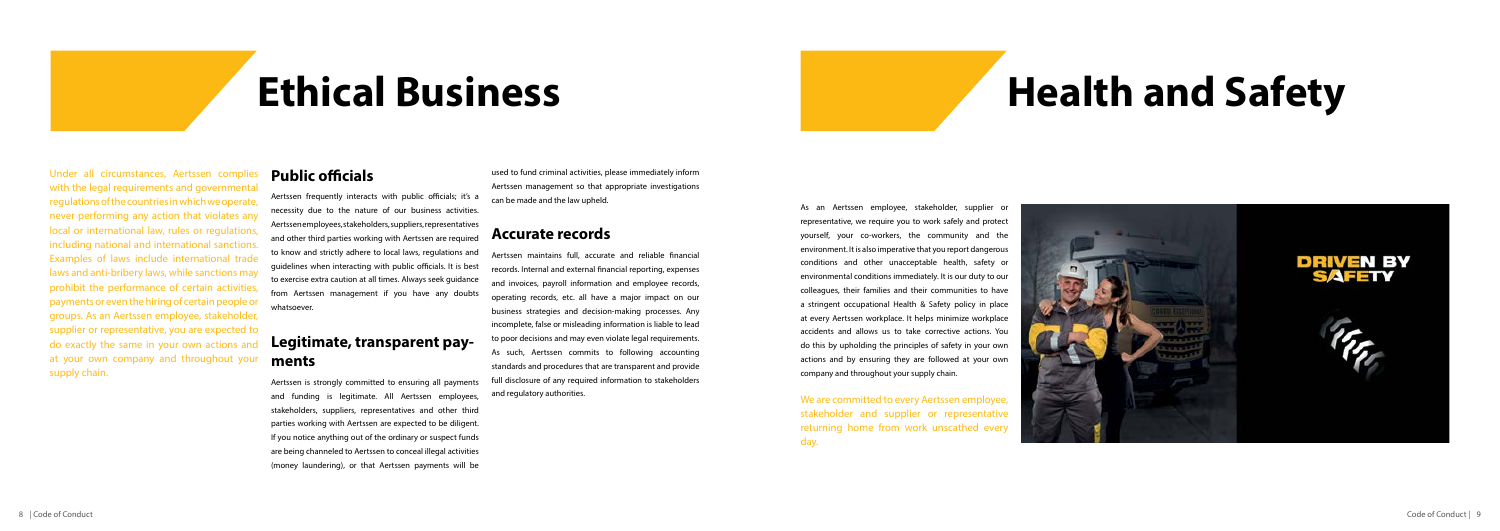

Aertssen is committed to a program of quality improvement and to acting with professional integrity. We aim to create a Total Quality Management environment in which staff members at all levels can contribute, as a team, to prevent waste and to improve customer satisfaction. As an Aertssen employee, stakeholder, supplier or representative, you fulfil certain expectations and principles, in your own actions and by ensuring they are followed at your own company and throughout your supply chain.

# **Quality Improvement Intellectual capital**

At Aertssen, we respect the right to confidentiality. This is why, as an Aertssen employee, stakeholder, supplier or representative, you are required to treat personal information as confidential, meeting obligations imposed by local law and in line with established professional standards. You take proactive measures to safeguard documents, computers and other data devices that contain personal or confidential information.

You only ever obtain, develop, process or protect intellectual property in an appropriate and legal manner, respecting restrictions on its use and reproduction. You do not use confidential information for personal gain and you acknowledge your responsibility in updating your professional knowledge on best practices in relation to personal data and confidentiality.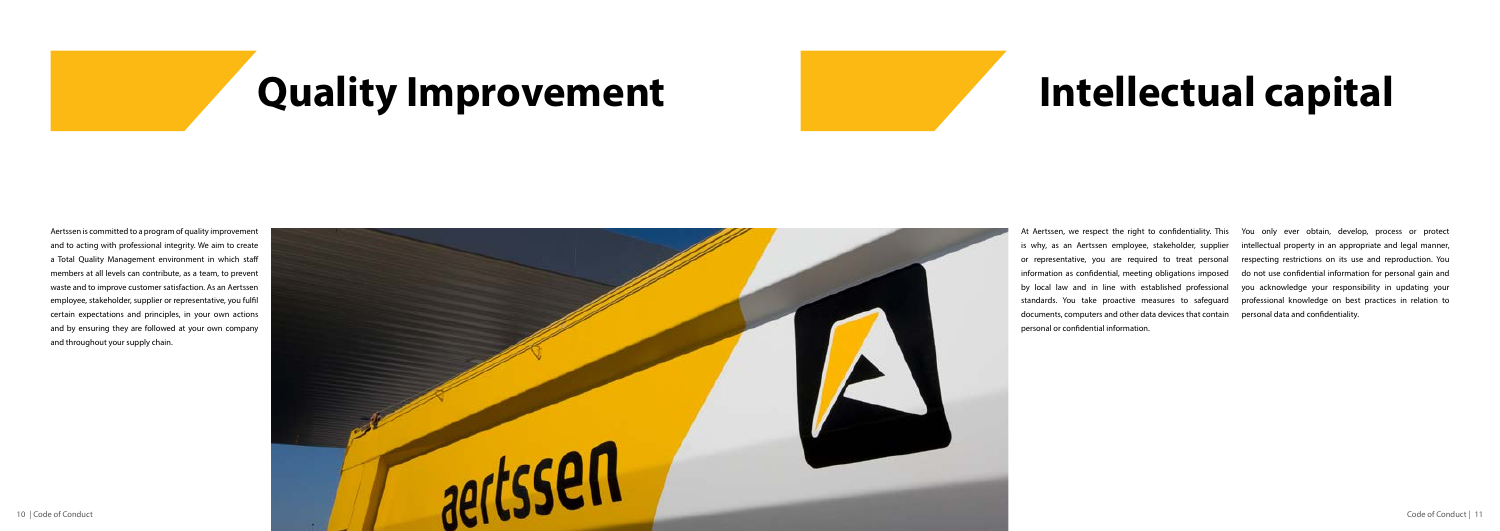Aertssen thinks 'green'. Environmentally friendly entrepreneurship is a priority in all our projects. We not only strive to limit our own impact on the environment, but where possible, we approach projects in a manner that improves efficiency and effectively reduces resource consumption and environmental pollution.

### **Environmental protection**

Aertssen does this in a number of different ways:

> While we acknowledge that there are unavoidable emissions due to the nature of our projects and the equipment and machinery involved, we invest in machinery and company vehicles that minimize fuel consumption and emissions and reduce traffic volume wherever possible;

> We use water transportation wherever possible;

> We minimize the use of non-renewable energy sources by relying on solar panels and a smart lighting system that adapts to changes in daylight intensity.

As an employee, stakeholder, supplier or representative of Aertssen, you are expected to make every effort to protect the environment and minimize the environmental impact of your activities, in your own actions, at your own company and throughout your supply chain. By taking this approach, you work with Aertssen to promote positive social and environmental developments.



ecological

As an Aertssen employee, stakeholder, supplier or representative, or employees of any of these groups, you need certain information, equipment and other tools to perform to the best of your abilities. It is important that these are made available to you as required. Whether they are physical assets, information assets or intellectual property rights, they must always be handled with care to prevent loss, theft or damage.



### **Company assets**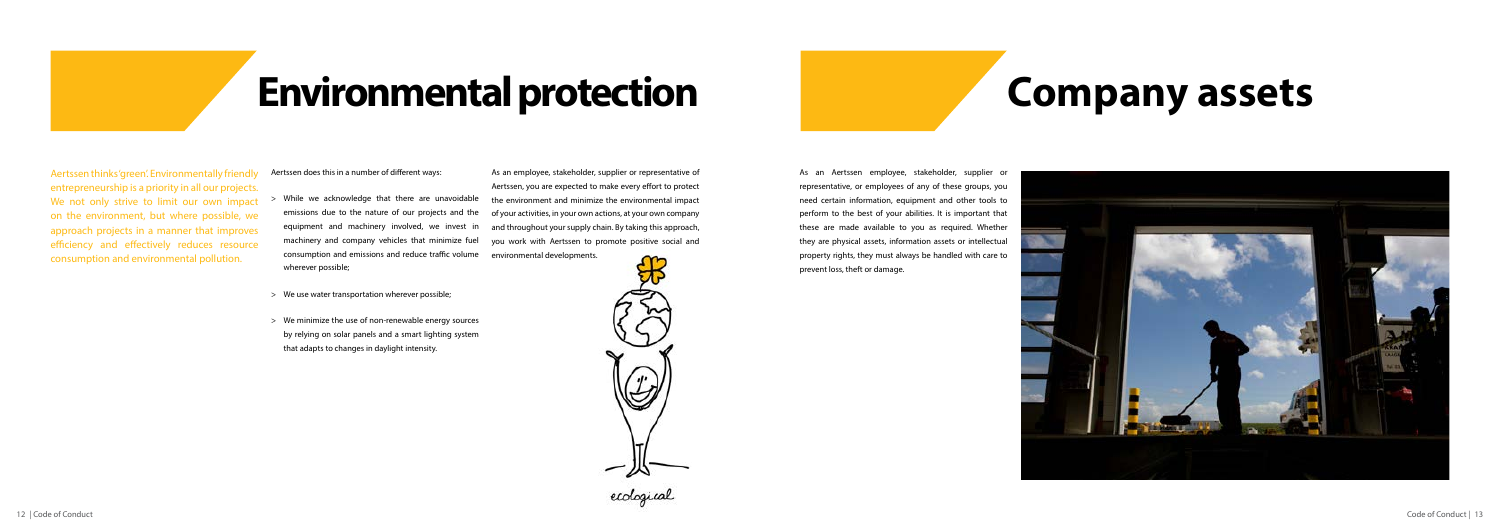As an Aertssen employee, stakeholder, supplier or representative, you are responsible for upholding these principles in your own actions, at your own company and throughout your supply chain.

- > You comply with laws, regulations and standards that apply to you in your capacity and conduct as a professional.
- > You understand and comply with Aertssen policies and procedures.
- > You engage in and promote a culture of consultation. When questions of ethics arise, you seek appropriate advice to help you resolve them appropriately. You do not hide from or ignore issues.
- > You provide appropriate means of consultation for dealing with sensitive ethical issues.
- You properly document customer engagements and business operations in accordance with Aertssen policies and relevant legal and professional requirements.
- > You uphold the Aertssen name. You do not misrepresent the position that Aertssen takes in professional and other matters.
- You never destroy or alter documents, or recommend their destruction or alteration, for any illegal or improper reason.

Always seek guidance from Aertssen management if you have any doubts whatsoever.

**HR Director** alain.bastiaens@aertssen.be 0032 3 330 19 73

# **Compliance & reporting**

#### **Reporting**

If you ever suspect or observe any violations or possible violations of the law, this code of conduct or any company policies, we urge you to report them. It does not matter how large or small it is or who is involved. We encourage you to speak up.

We maintain confidentiality to the fullest extent possible. Retaliation against anyone who, in good faith, reports a concern to the company about illegal or unethical conduct will not be tolerated and is subject to disciplinary action. The same applies to any intentional abuse of these reporting processes.

Aertssen will take action where non-compliance with this Code or relevant supporting policies or procedures is identified.

### **Not sure what to do?**

#### **Alain Bastiaens**

#### **Yves Aertssen**

Co-CEO

yves.aertssen@aertssen.be

0032 3 561 00 20